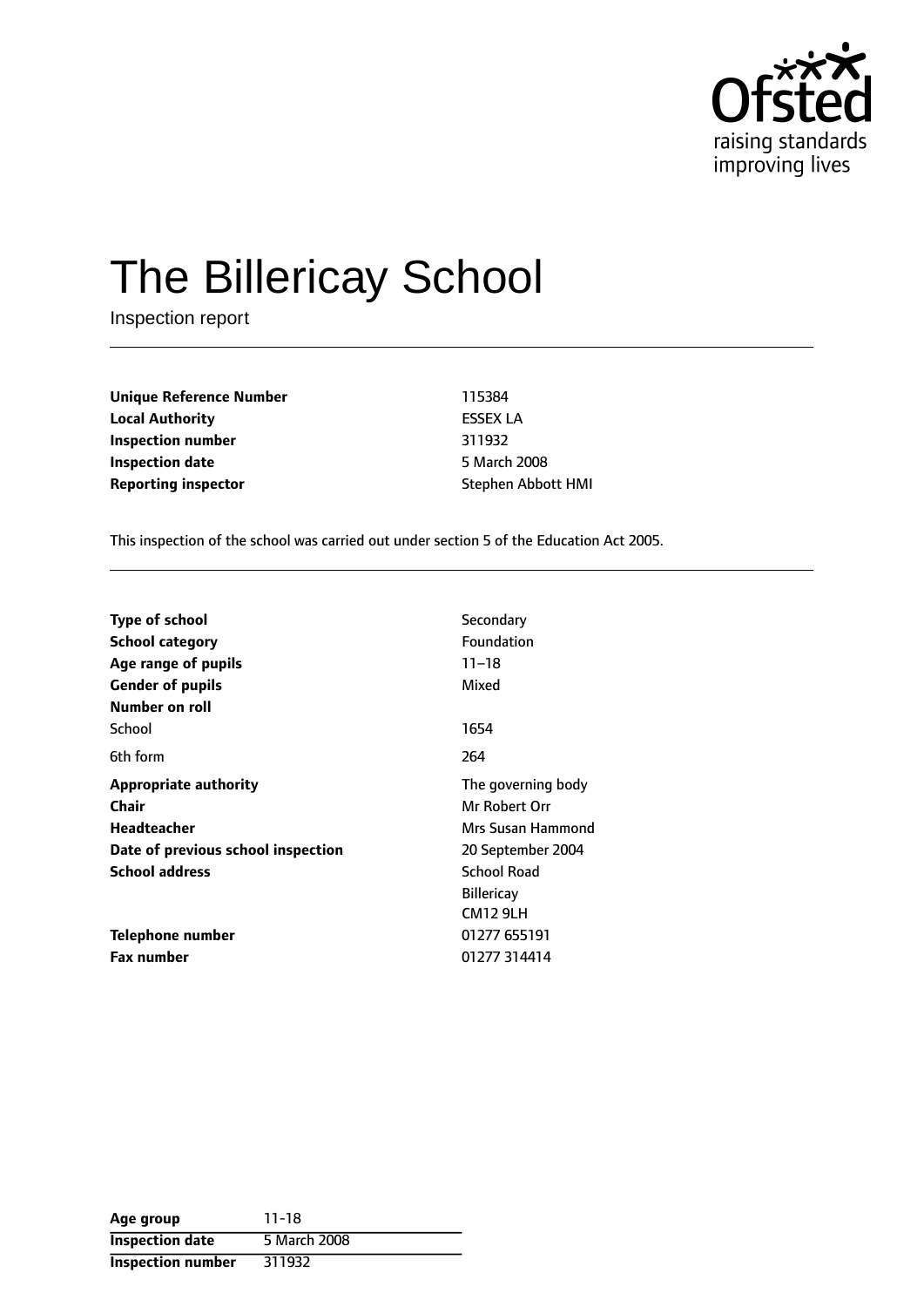.

© Crown copyright 2008

#### Website: www.ofsted.gov.uk

This document may be reproduced in whole or in part for non-commercial educational purposes, provided that the information quoted is reproduced without adaptation and the source and date of publication are stated.

Further copies of this report are obtainable from the school. Under the Education Act 2005, the school must provide a copy of this report free of charge to certain categories of people. A charge not exceeding the full cost of reproduction may be made for any other copies supplied.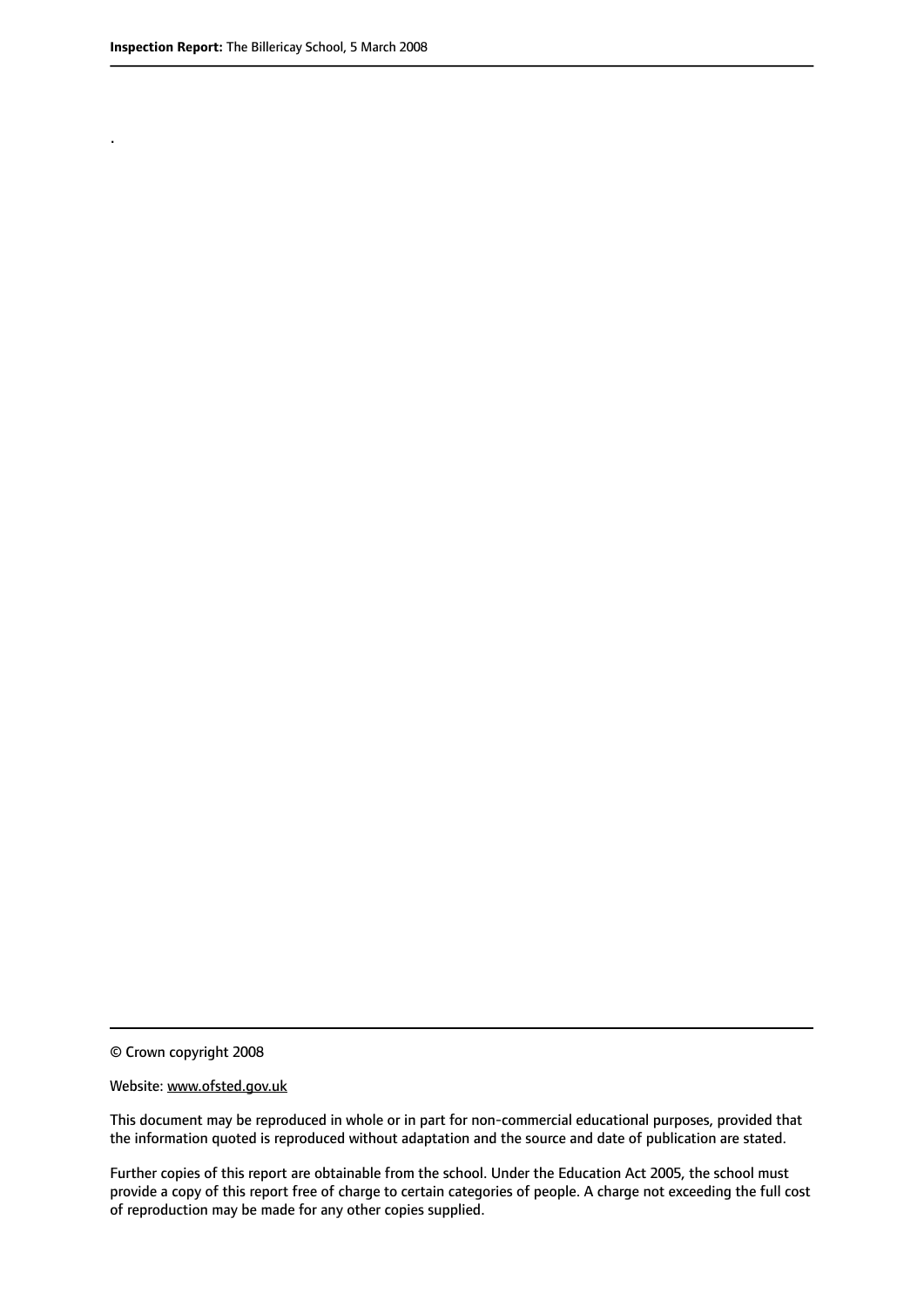## **Introduction**

The inspection was carried out by one of Her Majesty's Inspectors and an Additional Inspector. Inspectors evaluated the overall effectiveness of the school and investigated the following issues: standards and achievement; leadership and management; the quality of the curriculum and other activities and their impact on students' personal development. They gathered evidence from school records, observing lessons, looking at students' work, and from interviews with senior staff, governors and groups of teaching staff and students. Other aspects of the school's work were investigated in less detail, but inspectors verified the accuracy of the school's own evaluations of teaching and learning by conducting some lesson observations jointly with senior staff. They checked safeguarding records and validated other aspects of the school's self-evaluation.

## **Description of the school**

The Billericay School is a large and over-subscribed mathematics and computing specialist school, mainly serving the town of Billericay but also drawing students from Basildon and other nearby areas. The entitlement to free school meals is well below average, as is the extent of social and economic disadvantage in the area. However, the proportion of adults locally who have experience of higher education is below the national average. The vast majority of students are from White British backgrounds and have English as their first language. Students with minority ethnic heritage make up less than 6% of the student body, the largest minority group being those of Asian heritage. The standards reached at age 11 by students joining the school are in line with national expectations, but there is some variation from year to year. The number of students with identified learning difficulties or disabilities is increasing, but remains well below average. Approximately 55% of pupils are boys.

## **Key for inspection grades**

| Grade 1 | Outstanding  |
|---------|--------------|
| Grade 2 | Good         |
| Grade 3 | Satisfactory |
| Grade 4 | Inadequate   |
|         |              |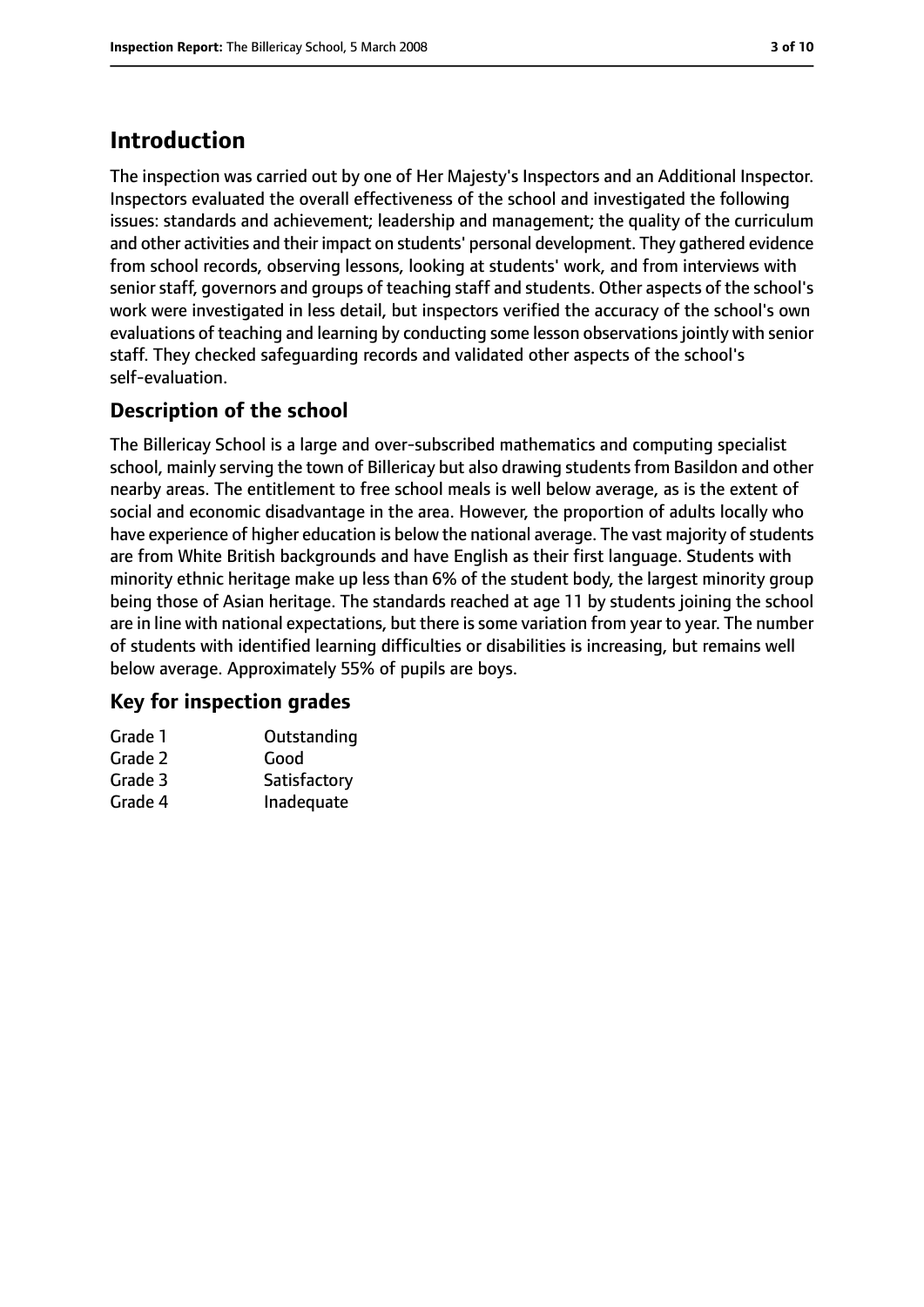## **Overall effectiveness of the school**

#### **Grade: 2**

The Billericay School is a good school that works outstandingly well in partnership with others to promote learners' well-being and provide good value for money. It plays a leading role in the Billericay Education Community and the local '14 to 19' partnership. As an extended school, it works very effectively with social services and other agencies and has strong community links. The school benefits from good leadership and management at all levels, particularly from the headteacher. Her very clear philosophy meansthat the core subjects are emphasised strongly, students' needs are put first and that the school has an inclusive and caring nature. Leadership of the mathematics and computing specialism is outstanding.

Most lessons are well taught and very few are unsatisfactory. As a result, standards are improving and most students are currently making good progress. A small exception occurs in the sixth form, where a few students take A level courses that do not fully suit their needs. Otherwise, the curriculum has significant strengths, particularly in the range of enrichment activities, the strong support for modern foreign languages, the enhanced provision for mathematics and computing, and the extensive and popular extra-curricular programme. Enrichment includes powerful elements that contribute strongly to students' spiritual, moral, social and cultural development. Recent examples include a talk from a Holocaust survivor and a meeting with the politician Tony Benn. Students help to maintain the school's supportive environment by showing sympathetic consideration, tolerance and understanding for each other and through their outstanding contributions to the school and wider community. These include helping with primary school sports, teaching information and communication technology (ICT) skills to the local community, buddy systems to support vulnerable students, involvement in the school and local youth councils and good take-up of the Duke of Edinburgh's Award Scheme. The curriculum also includes elements of work-related learning, enterprise and financial capability which combine with the above average standards of literacy, numeracy and ICT capability to prepare students exceptionally well for their future lives.

Students' enjoyment of school is reflected in their increasing attendance, which is now above average. The combination of good teaching, effective care, guidance and support and the enriched curriculum ensures that students' personal development and well-being are good. The imminent 'Healthy School' status and the provision for sports help students to live healthy lifestyles. They feel safe, behave well and treat each other with respect. Students respect the school's stance on internet safety and its zero tolerance policy on drugs; the school arranges random visits from drugs 'sniffer' dogs to confirm that there are no drugs on school premises. Students say that bullying is infrequent and effectively dealt with by the school. They also say that behaviour has improved in the school. A few parents disagree about behaviour, but the overwhelming majority agree that their children make good progress, feel safe and enjoy school.

The school uses self-evaluation effectively at all levels to identify strengths and areas where it can improve. Governors are well informed and supportive. They hold the school to account well. Senior staff have established effective systems to monitor the quality of teaching and to review the work of departments. Their approach to evaluation incorporates coaching for middle managers such as heads of department and pastoral leaders. The combination of subject and leadership expertise makes the school's action planning particularly effective. The management of change is good because the impact of new ideas is monitored and evaluated carefully. One example is the introduction of the 'enhanced support programme', which allows selected students to take one fewer GCSE option to allow more time to work on the others. Another is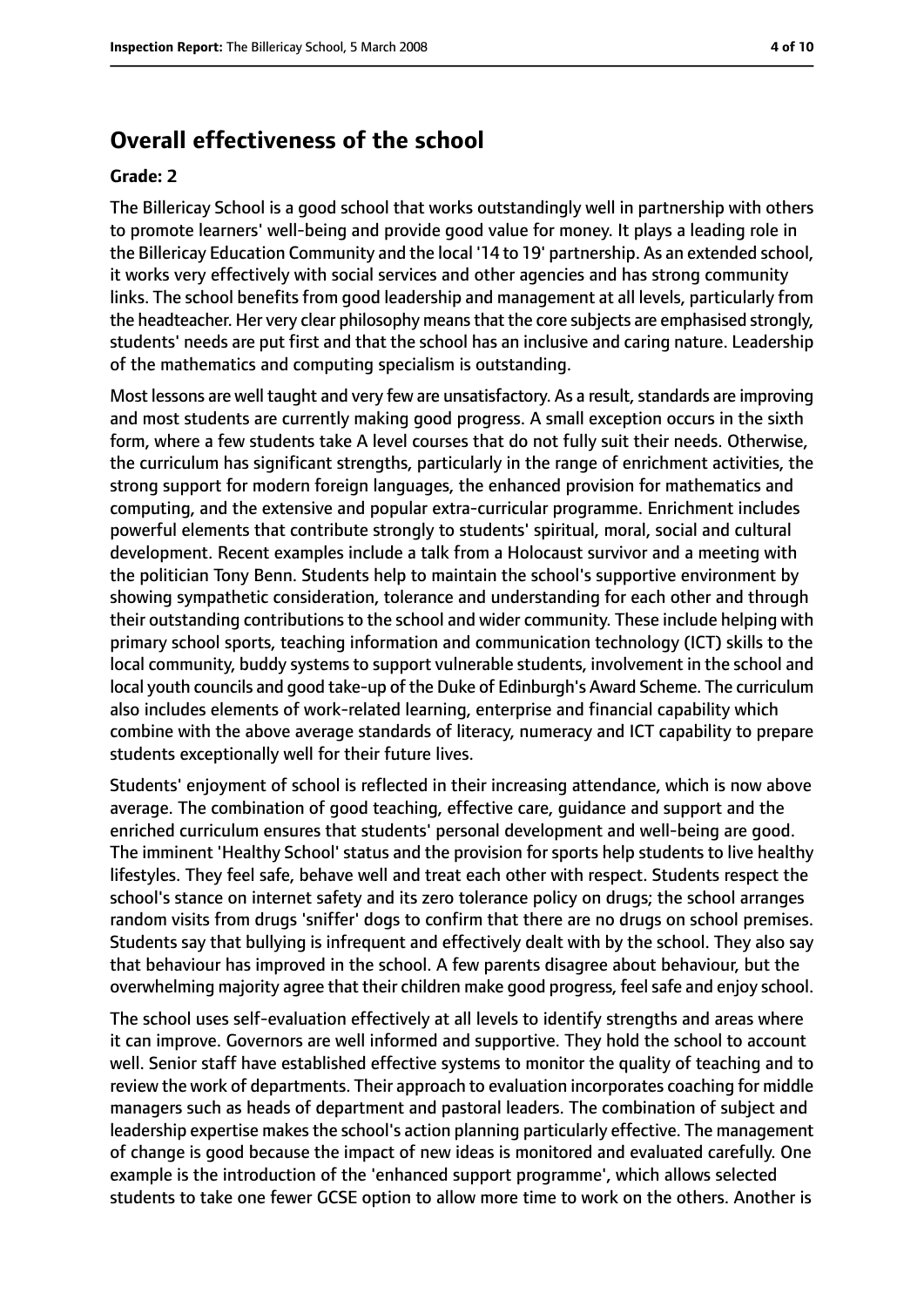the switch from year-based pastoral support to a house system. Both have benefited from further adjustments this year that make them more effective. These enhancements to care, guidance and support have played an important part in improving standards. The school is currently revising the curriculum to meet the needs of students better and to develop their ability to learn and think independently.

The inspection confirmed the school's view that teaching is good. Inspectors accompanied senior managers on five lesson observations. On each occasion, senior staff gave accurate assessments of the strengths and weaknesses they had seen. In all most all cases, their judgements of lesson quality matched those of the inspectors. Lessons are well planned to meet the different needs of learners, including those with learning difficulties or disabilities. Classrooms are well ordered and students respond positively. In many cases, students know their current levels of work and know what they need to improve. Teachers present information well and organise a variety of learning activities. However, as the school recognises, lessons do not always convey the necessary links between subjects to create the 'big picture' for students or to develop their ability to think and learn independently. For example, in a Year 7 science lesson, students compared the effects of heating copper and magnesium. Good organisation meant that they did this safely and recorded the important facts in their books, although the lesson could have been improved by questions to promote deeper thinking. In contrast, thinking skills were well developed in a Year 10 history lesson and the links made between algebra and geometry enhanced a Year 11 mathematics lesson on simultaneous equations.

The most important priority for this inspection was to investigate whether students are achieving well and making good progress, because the 2007 examination results indicated satisfactory rather than good achievement. Inspectors therefore challenged the school to support its case with hard evidence about current standards. The school's careful tracking of students' academic progress meant that it could demonstrate above average standardsin Years 7 to 11, representing good progress from the average standards on entry to the school. Because Year 11 students have already taken their GCSE examination in English and some GCSE modules in science, the school could also provide external verification of higher standards. One reason why achievement had not been good in 2007 was the underachievement of a number of students. In most cases, the school could point to causes that were often outside its direct control. Nevertheless, it has acted to help such students by extending its 'enhanced support programme', which has played an important part in the recent improvement. It gives good support to help students to develop their study and revision skills and to complete their coursework. Students with learning difficulties or disabilities also receive good support that enables them to make good progress.

The school has a good capacity for improvement. It hastaken firm action to eradicate inadequate teaching that impaired progress in ICT in previous years and has made a clear improvement in the provision for music and drama. It has also addressed most of the issues identified in the previous inspection. Accommodation remains problematic, but the school is working on a solution.

### **Effectiveness of the sixth form**

#### **Grade: 2**

Many of the strengths reported above apply equally to the sixth form. Teaching is good and all students receive good care, guidance and support. Sixth formers make a strong contribution to the community. Leadership and management of the sixth form are good because they benefit from the school's strengths in self-evaluation and improvement planning. The sixth form curriculum has some good features, such as the opportunities offered in mathematics and ICT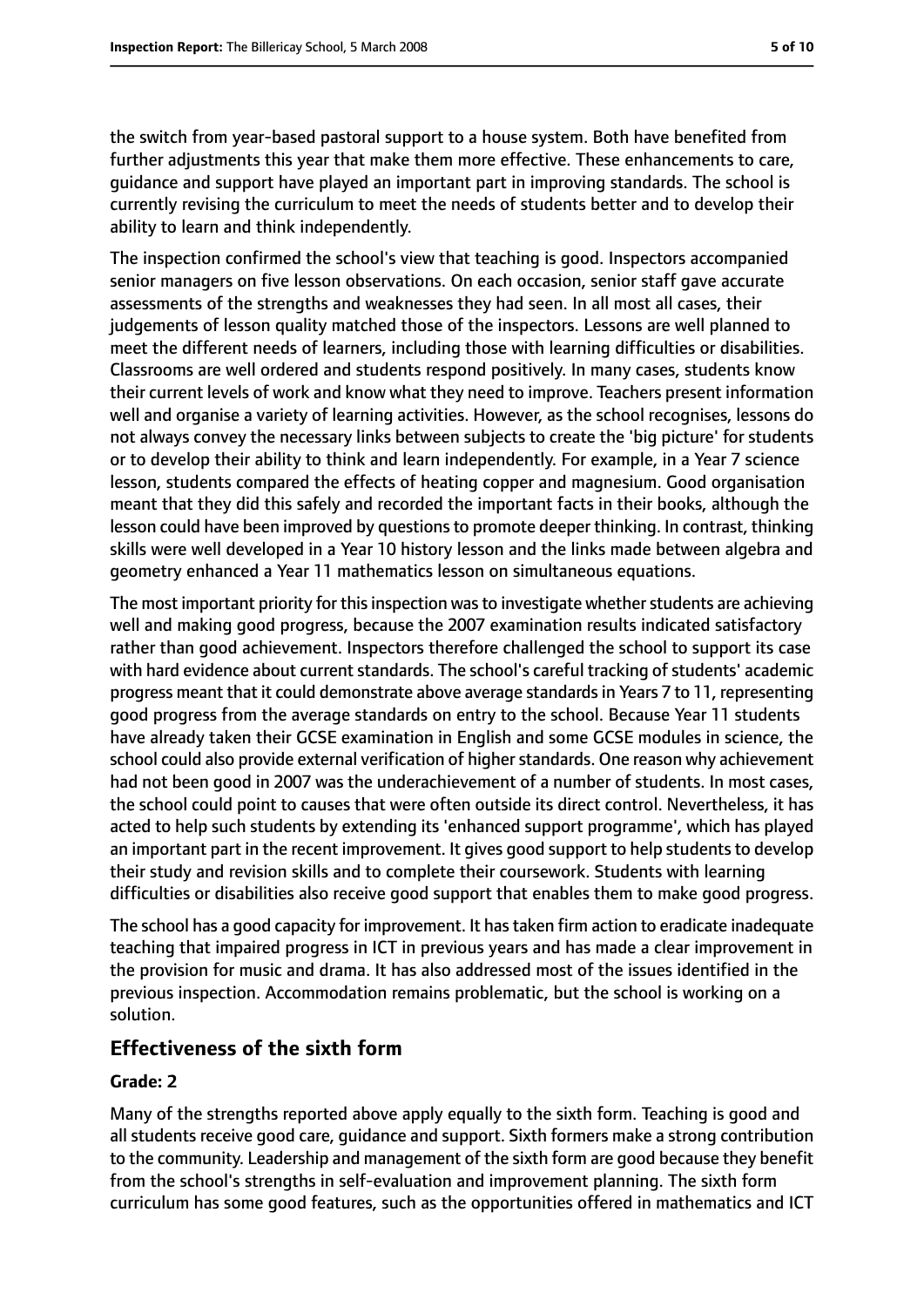and a consortium arrangement, which extends choice by allowing students from Mayflower School to attend courses at Billericay School and vice versa. A strong general studies programme helps to ensure that students' personal development and well-being are good. However, the curriculum is judged satisfactory because it does not offer enough courses to meet the needs of students who have passed the 'level 2' standard of five grade C GCSEs, but by a narrow margin. Its philosophy of open access allows some students to start A level courses that they later find quite difficult. The school's strong support means that they persevere with subjects even though their expected grade is quite low. In one sense, students' attainment is above average, because they gain more qualifications than average. This is partly due to good results in A level general studies. On the other hand, the standards in some subjects are below average, as is the average rate of progress across the sixth form. After conducting a close analysis of the impact of its open access policy on progress, the school reported that the effect was less than it had first thought, and therefore agreed with the judgement that standards and progress in the sixth form are satisfactory. However, the sixth form is judged effective overall because improvements to the curriculum are already planned to address the issue of course appropriateness and students already make good progress when they take appropriate courses.

## **What the school should do to improve further**

- Raise achievement in the sixth form, for example by ensuring that the range of courses includes some that meet the needs of students whose level 2 qualifications do not provide a strong background for A levels.
- Further enhance the curriculum links and the quality of teaching to help students to develop independent learning skills and to strengthen their understanding of the 'big picture' alongside their acquisition of knowledge.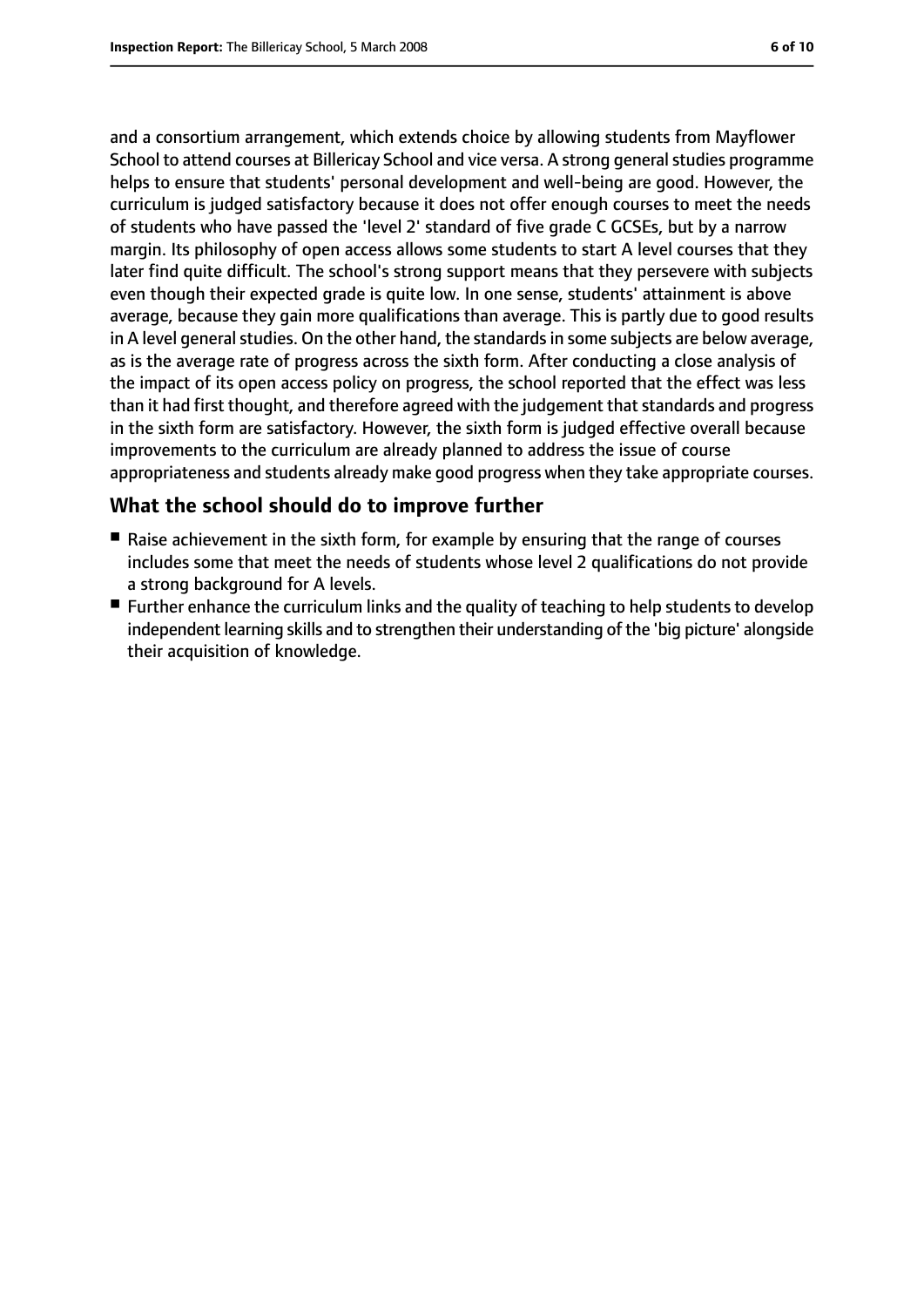**Any complaints about the inspection or the report should be made following the procedures set out in the guidance 'Complaints about school inspection', which is available from Ofsted's website: www.ofsted.gov.uk.**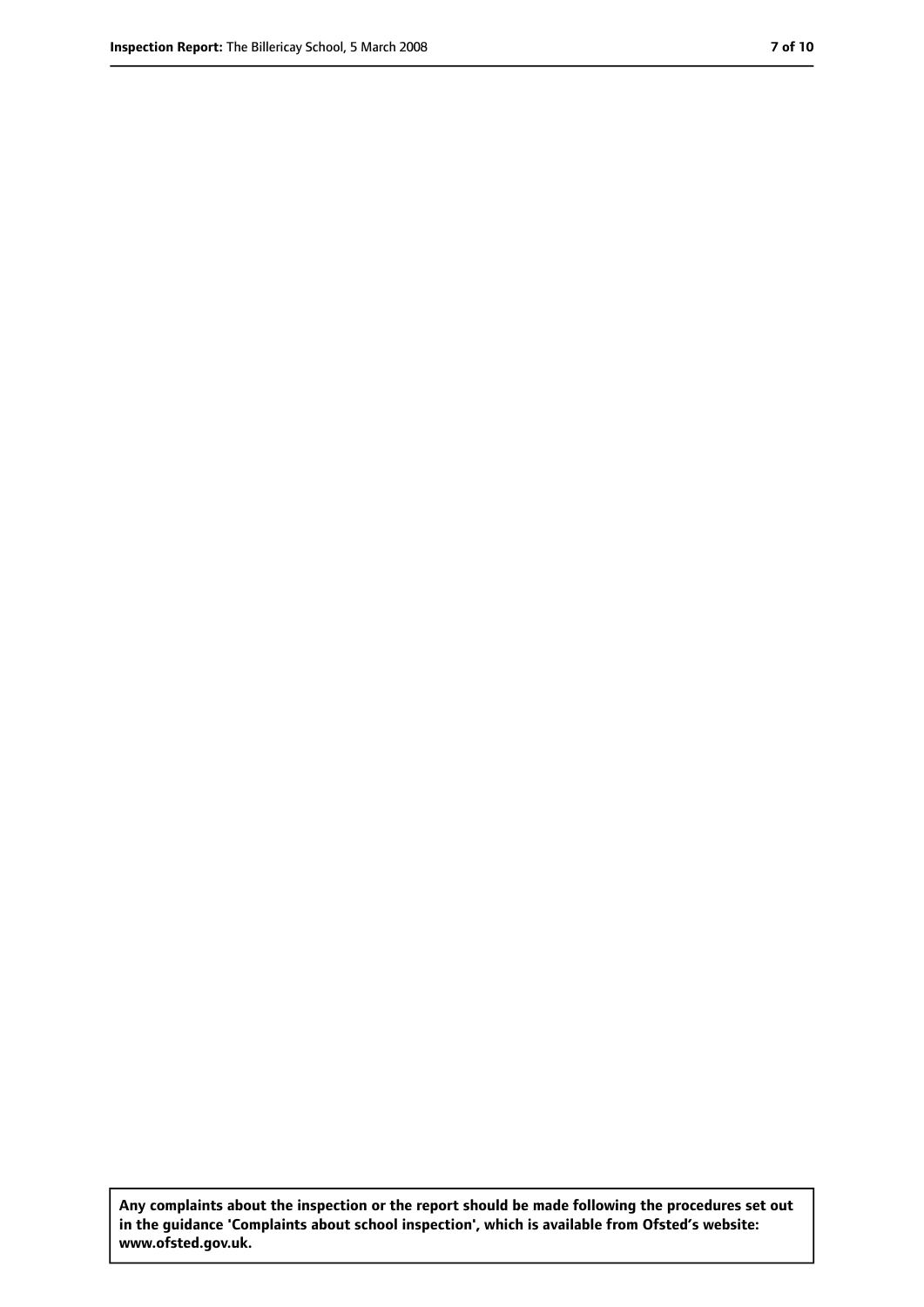#### **Annex A**

# **Inspection judgements**

| Key to judgements: grade 1 is outstanding, grade 2 good, grade 3 | <b>School</b>  | $16-19$ |
|------------------------------------------------------------------|----------------|---------|
| satisfactory, and grade 4 inadequate                             | <b>Overall</b> |         |

## **Overall effectiveness**

| How effective, efficient and inclusive is the provision of<br>education, integrated care and any extended services in meeting<br>the needs of learners? |     |     |
|---------------------------------------------------------------------------------------------------------------------------------------------------------|-----|-----|
| Effective steps have been taken to promote improvement since<br>the last inspection                                                                     | Yes | Yes |
| How well does the school work in partnership with others to<br>promote learners' well-being?                                                            |     |     |
| The capacity to make any necessary improvements                                                                                                         |     |     |

## **Achievement and standards**

| How well do learners achieve?                                                                               |  |
|-------------------------------------------------------------------------------------------------------------|--|
| The standards <sup>1</sup> reached by learners                                                              |  |
| How well learners make progress, taking account of any significant<br>variations between groups of learners |  |
| How well learners with learning difficulties and disabilities make<br>progress                              |  |

## **Personal development and well-being**

| How good is the overall personal development and<br>well-being of the learners?                                  |  |
|------------------------------------------------------------------------------------------------------------------|--|
| The extent of learners' spiritual, moral, social and cultural                                                    |  |
| development                                                                                                      |  |
| The extent to which learners adopt healthy lifestyles                                                            |  |
| The extent to which learners adopt safe practices                                                                |  |
| How well learners enjoy their education                                                                          |  |
| The attendance of learners                                                                                       |  |
| The behaviour of learners                                                                                        |  |
| The extent to which learners make a positive contribution to                                                     |  |
| the community                                                                                                    |  |
| How well learners develop workplace and other skills that will<br>contribute to their future economic well-being |  |

## **The quality of provision**

| How effective are teaching and learning in meeting the<br>full range of the learners' needs?          |    |
|-------------------------------------------------------------------------------------------------------|----|
| How well do the curriculum and other activities meet the<br>range of needs and interests of learners? | ્ર |
| How well are learners cared for, guided and supported?                                                |    |

 $^1$  Grade 1 - Exceptionally and consistently high; Grade 2 - Generally above average with none significantly below average; Grade 3 - Broadly average to below average; Grade 4 - Exceptionally low.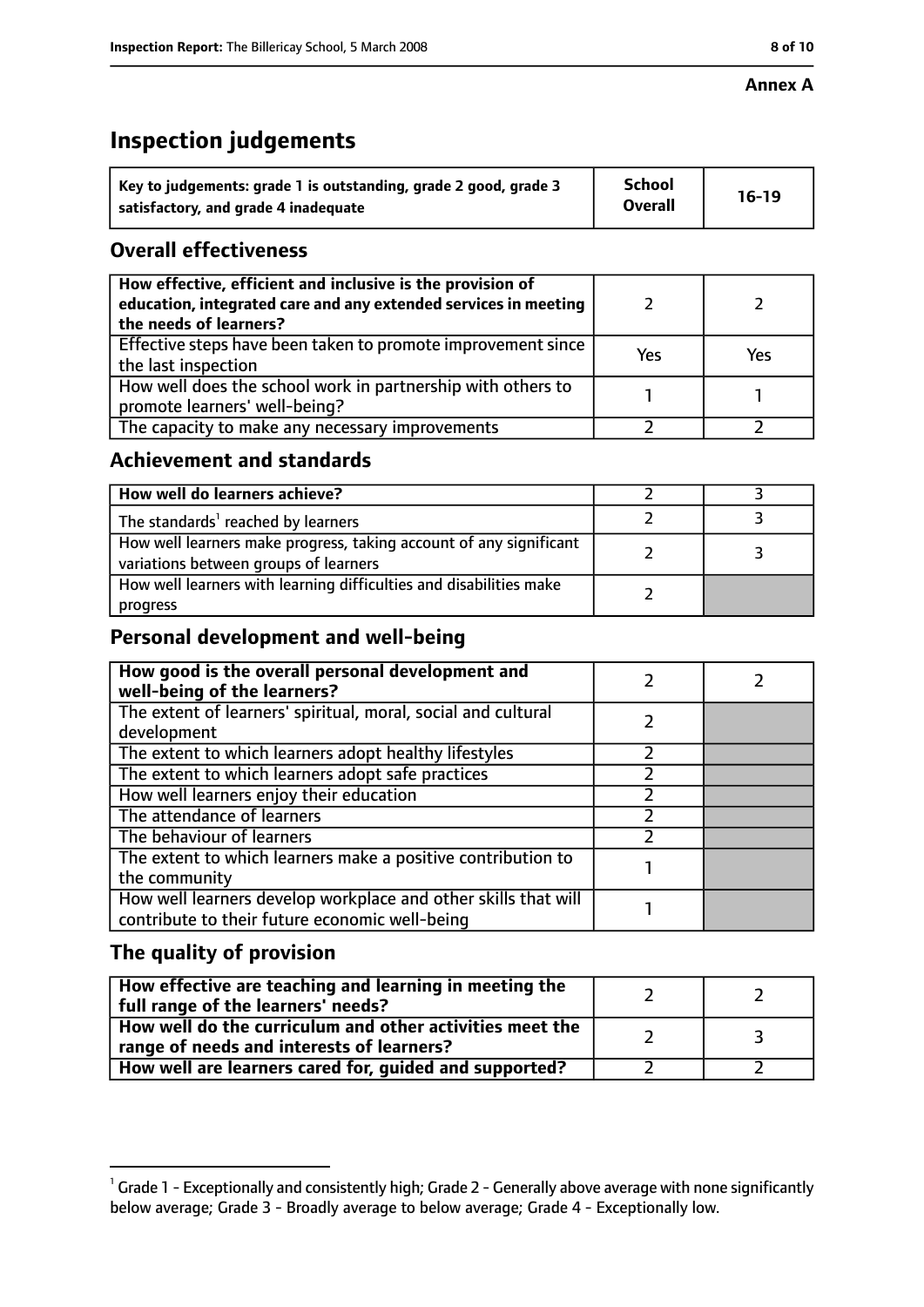#### **Annex A**

# **Leadership and management**

| How effective are leadership and management in raising<br>achievement and supporting all learners?                                                 | 7             |               |
|----------------------------------------------------------------------------------------------------------------------------------------------------|---------------|---------------|
| How effectively leaders and managers at all levels set clear<br>direction leading to improvement and promote high quality of<br>care and education | $\mathcal{P}$ |               |
| How effectively leaders and managers use challenging targets<br>to raise standards                                                                 | $\mathcal{P}$ |               |
| The effectiveness of the school's self-evaluation                                                                                                  | $\mathcal{P}$ | $\mathcal{P}$ |
| How well equality of opportunity is promoted and discrimination<br>tackled so that all learners achieve as well as they can                        | 7             |               |
| How effectively and efficiently resources, including staff, are<br>deployed to achieve value for money                                             | 2             |               |
| The extent to which governors and other supervisory boards<br>discharge their responsibilities                                                     | 2             |               |
| Do procedures for safeguarding learners meet current<br>qovernment requirements?                                                                   | Yes           | <b>Yes</b>    |
| Does this school require special measures?                                                                                                         | No            |               |
| Does this school require a notice to improve?                                                                                                      | <b>No</b>     |               |